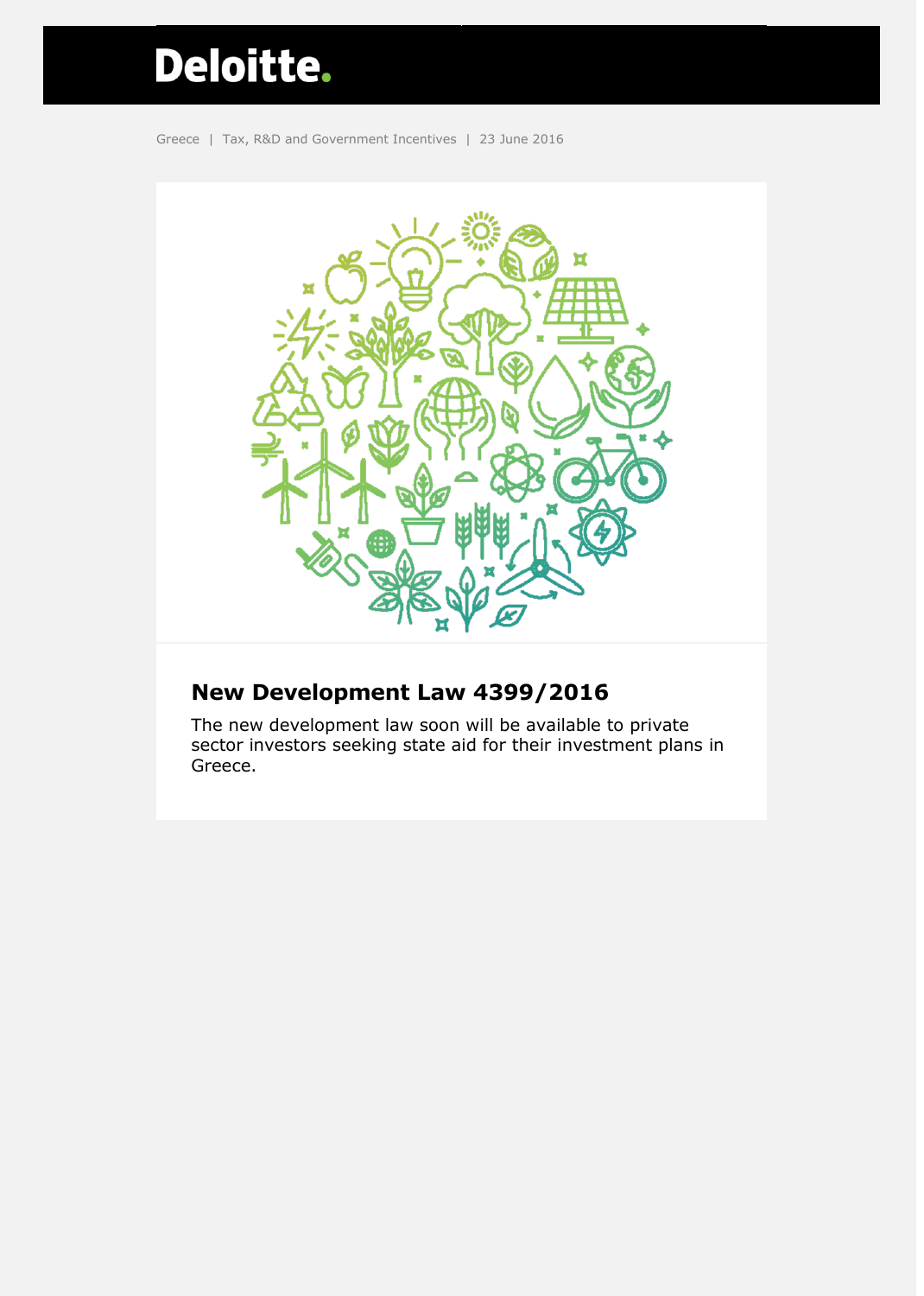On 16 June 2016, the Greek parliament passed the new development law proposed by the Ministry of Economy, Development and Tourism. The law 4399/2016, entitled the "Regulatory framework for the establishment of state aid schemes for private investments for the regional and economic growth of the country," aims to generate more than EUR 11 billion in private investment by 2023 by providing incentives to the private sector.

The main goals of the new development law are to:

- stimulate "extroversion" and innovation
- create new jobs
- utilize the country's human resources with emphasis on the employment of skilled human capital to reverse the migration of young Greek scientists
- encourage the production of high added value products and services
- improve the technological level and competitiveness of enterprises
- achieve smart specialization
- develop networks, synergies, cooperative initiatives and generally support the social economy
- encourage mergers
- strengthen through reform and intervention healthy and specialized entrepreneurship with an emphasis on small and medium-sized enterprises (SMEs)
- re-industrialize the country
- reduce the ecological footprint.

The law will become effective gradually, with each state aid scheme commencing when relevant ministerial decisions are issued. The state aid will be available to any investor, as long as the entity executing the investment plan is established in Greece.

A summary of the main features of the new investment law is presented below.

### **Structure of the law 4399/2011**

#### General framework

The new development law provides a framework on which several state aid schemes will be based. The foundation of the law is the EU General Block Exemption Regulation 651/2014, thus guaranteeing *ex-ante* compliance with EU state aid rules.



#### **State aid incentives under the new law include:**

- Tax exemptions
- Cash grants
- Leasing subsidies
- Subsidy for costs incurred to create employment
- Stable corporate income tax rate
- Financing of business risk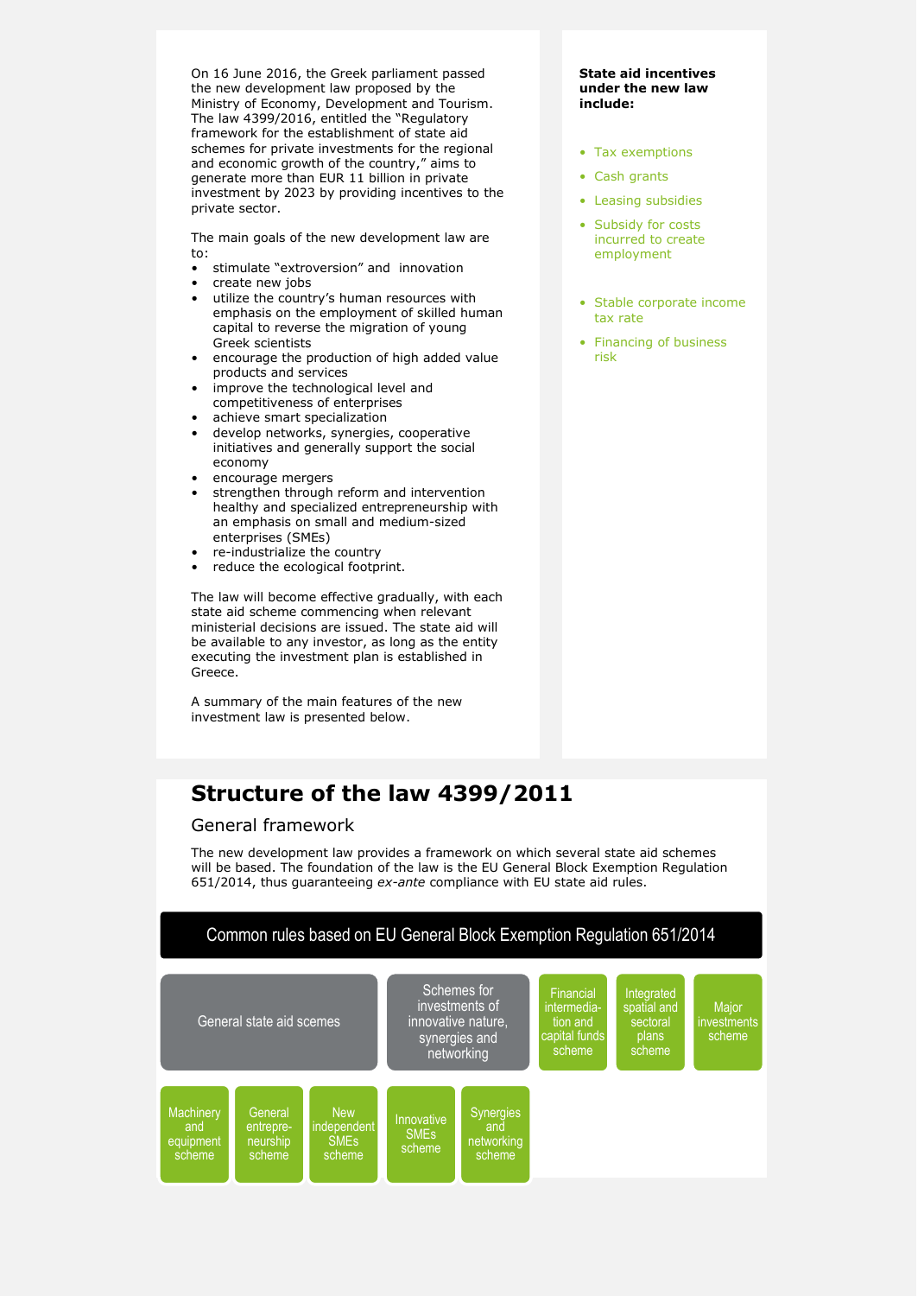### **Structure of the law 4399/2011**

#### General framework

The new development law provides a framework on which several state aid schemes will be based. The foundation of the law is the EU General Block Exemption Regulation 651/2014, thus guaranteeing *ex-ante* compliance with EU state aid rules.



### **State aid schemes under law 4399/2016**

### 1. General state aid for machinery and equipment

| <b>Beneficiaries</b>                                       | All legal entities, as stated in the general rules of the law, that<br>intend to implement an eligible investment plan.                                                                                                                                                                                 |  |
|------------------------------------------------------------|---------------------------------------------------------------------------------------------------------------------------------------------------------------------------------------------------------------------------------------------------------------------------------------------------------|--|
| <b>Eligible</b><br>expenditure                             | Purchase and installation of new machinery<br>Purchase and installation of used machinery that is up to seven<br>years old (special conditions apply)<br>Lease payments made for new machinery (equipment leases are<br>eligible, but operating leases are not)<br>Purchase of vehicles for on-site use |  |
| <b>Type of state</b><br>aid provided                       | Tax exemption up to the maximum state aid available within<br>regional state aid limits                                                                                                                                                                                                                 |  |
| <b>Evaluation &amp;</b><br>state audit<br><b>processes</b> | Investment plans will be evaluated under a "direct assessment"<br>procedure. Administrative audits will be carried out for all projects<br>and 20% of approved investment plans will be subject to spot<br>audits.                                                                                      |  |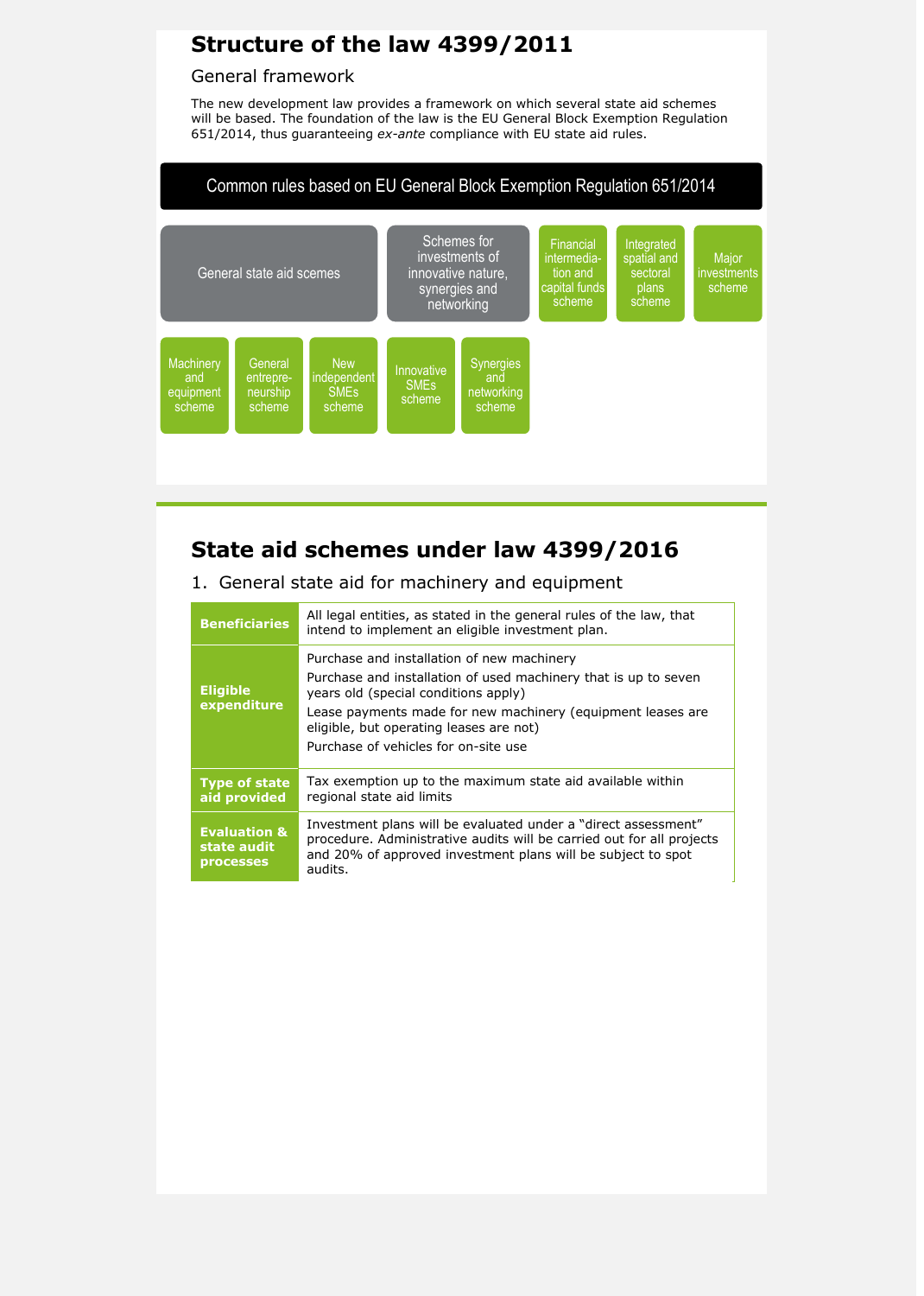# 2. State aid for general entrepreneurship

| <b>Beneficiaries</b>                                       | All legal entities, as stated in the general rules of the law, that<br>intend to implement an eligible investment plan.                                                                                                                                                                                                                                                                                                                                                         |
|------------------------------------------------------------|---------------------------------------------------------------------------------------------------------------------------------------------------------------------------------------------------------------------------------------------------------------------------------------------------------------------------------------------------------------------------------------------------------------------------------------------------------------------------------|
| <b>Eligible</b><br>expenditure                             | Investment costs in tangible assets<br>Investment costs in intangible assets<br>Estimated wage costs arising from the creation of jobs as a result<br>of an initial investment, calculated over a period of two years<br>Studies and consultancy services<br>Start-up costs<br>Energy efficiency costs<br>High-efficiency cogeneration costs<br>Investment costs for the production of energy from renewable<br>energy sources<br>Energy-efficient district heating and cooling |
| <b>Type of</b><br>state aid<br>provided                    | A tax exemption, leasing subsidy and a subsidy for the costs of<br>created employment, up to the maximum state aid available for<br>each expenditure category.<br>Cash grants are available only for the special categories of state<br>aid as defined in the common rules of the law, up to 70% of the<br>maximum state aid for each expenditure category.                                                                                                                     |
| <b>Evaluation &amp;</b><br>state audit<br><b>processes</b> | Investment plans will be evaluated under a "comparative"<br>assessment" procedure. On-site audits will be carried out for all<br>investment plans.                                                                                                                                                                                                                                                                                                                              |

# 3. General state aid for new independent SMEs

| <b>Beneficiaries</b>                                       | Enterprises that are being established or that have been<br>established within seven years of the date they submitted their<br>application for the investment (conditions apply).                                                                                                                                                                                                                                                                                               |  |
|------------------------------------------------------------|---------------------------------------------------------------------------------------------------------------------------------------------------------------------------------------------------------------------------------------------------------------------------------------------------------------------------------------------------------------------------------------------------------------------------------------------------------------------------------|--|
| <b>Eligible</b><br>expenditure                             | Investment costs in tangible assets<br>Investment costs in intangible assets<br>Estimated wage costs arising from the creation of jobs as a result<br>of an initial investment, calculated over a period of two years<br>Studies and consultancy services<br>Start-up costs<br>Energy efficiency costs<br>High-efficiency cogeneration costs<br>Investment costs for the production of energy from renewable<br>energy sources<br>Energy efficient district heating and cooling |  |
| <b>Type of</b><br>state aid<br>provided                    | Tax exemption, leasing subsidy and subsidy for the costs of<br>created employment, up to the maximum state aid for each<br>expenditure category.<br>Cash grants are available up to 70% of the maximum state aid for<br>each expenditure category. For the special categories of state aid<br>defined in the common rules, the percentage is 100%.                                                                                                                              |  |
| <b>Evaluation &amp;</b><br>state audit<br><b>processes</b> | Investment plans will be evaluated under a comparative<br>assessment procedure. On-site audits will be carried out for all<br>investment plans.                                                                                                                                                                                                                                                                                                                                 |  |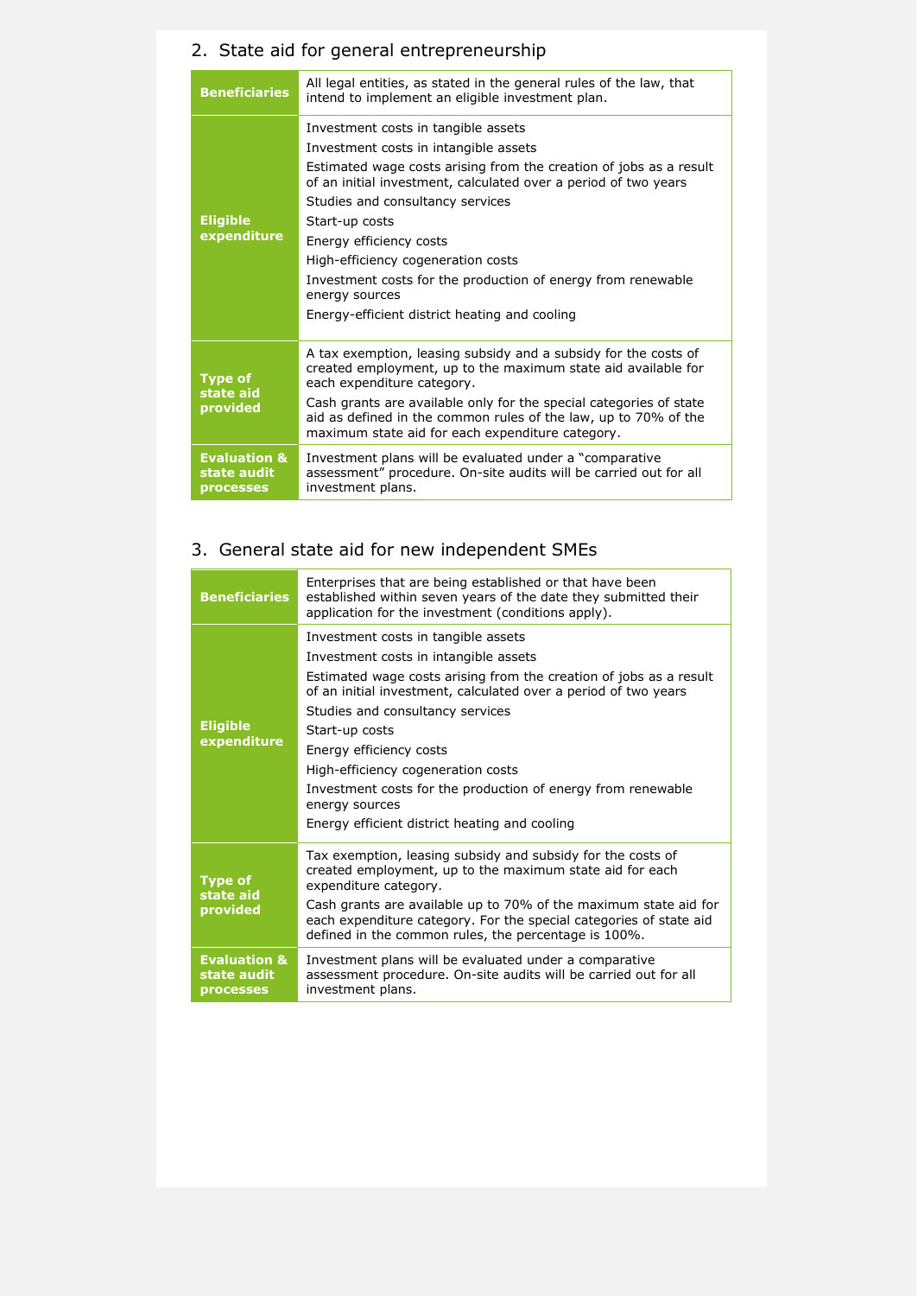### 4. State aid for innovative SMEs

| <b>Beneficiaries</b>                                       | Innovative SMEs with investment plans that aim to develop<br>technology or to technologically develop services, produce<br>innovative products or introduce procedural and organizational<br>innovation.                                                                                                                                                                         |  |
|------------------------------------------------------------|----------------------------------------------------------------------------------------------------------------------------------------------------------------------------------------------------------------------------------------------------------------------------------------------------------------------------------------------------------------------------------|--|
| <b>Eligible</b><br>expenditure                             | Investment costs in tangible assets<br>Investment costs in intangible assets<br>Estimated wage costs arising from job creation as a result of an<br>initial investment, calculated over a period of two years<br>Studies and consultancy services<br>Start-up costs<br>Energy efficiency costs<br>Investment costs for the production of energy from renewable<br>energy sources |  |
| <b>Type of state</b><br>aid provided                       | Tax exemption, leasing subsidy and subsidy for the costs of<br>created employment, up to the maximum state aid for each<br>expenditure category.<br>Cash grants are available up to 70% of the maximum state aid for<br>each expenditure category. For the special categories of state aid<br>defined in the common rules, the percentage is 100%.                               |  |
| <b>Evaluation &amp;</b><br>state audit<br><b>processes</b> | Investment plans will be evaluated under a comparative<br>assessment procedure. On-site audits will be carried out for all<br>investment plans.                                                                                                                                                                                                                                  |  |

# 5. State aid for synergies and networking

|                      | Clusters of at least six enterprises in the Attika region and<br>Thessaloniki prefecture, or of at least four enterprises in all other<br>regions that are formed under a management legal entity.<br>Participating enterprises may be universities, R&D centers, and<br>public and private legal bodies. For the investment plan to be<br>approved, the cluster already must be in existence or must be in<br>the process of establishment. |
|----------------------|----------------------------------------------------------------------------------------------------------------------------------------------------------------------------------------------------------------------------------------------------------------------------------------------------------------------------------------------------------------------------------------------------------------------------------------------|
|                      | Investment plans must include activities relating to enterprises<br>participating in the cluster, although investment plans under the<br>following NACE codes are eligible:                                                                                                                                                                                                                                                                  |
|                      | 69 - Legal and accounting activities                                                                                                                                                                                                                                                                                                                                                                                                         |
|                      | 70.2 - Management consultancy activities                                                                                                                                                                                                                                                                                                                                                                                                     |
|                      | 71 – Architectural and engineering activities; technical testing and<br>analysis                                                                                                                                                                                                                                                                                                                                                             |
| <b>Beneficiaries</b> | 73 - Advertising and market research                                                                                                                                                                                                                                                                                                                                                                                                         |
|                      | <b>Innovation clusters</b> must satisfy the following conditions to be<br>included in the scheme:                                                                                                                                                                                                                                                                                                                                            |
|                      | Access to the cluster's premises, facilities and activities<br>must be open to several users and be granted on a<br>transparent and non-discriminatory basis.                                                                                                                                                                                                                                                                                |
|                      | Enterprises that have financed at least 10% of the<br>investment costs of the innovation cluster may be<br>granted preferential access under more favorable<br>conditions. To avoid overcompensation, such access must<br>be in proportion to the enterprise's contribution to the<br>investment costs.                                                                                                                                      |
|                      | The fees charged for using the cluster's facilities and for<br>٠<br>participating in the cluster's activities must correspond to<br>the market price or reflect their costs.                                                                                                                                                                                                                                                                 |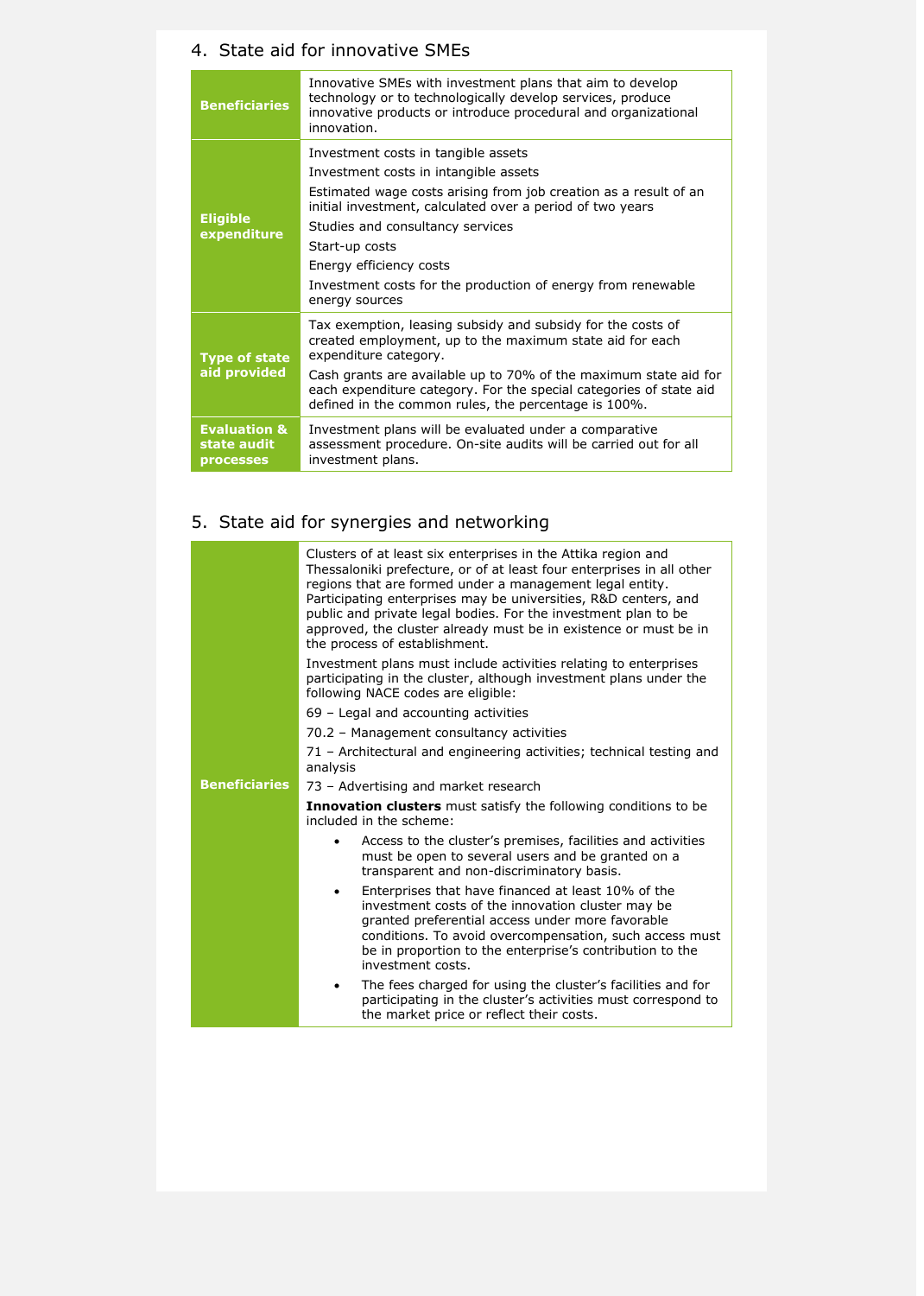# 6. State aid for synergies and networking

| <b>Eligible</b><br>expenditure                             | Investment costs in tangible assets<br>Investment costs in intangible assets<br>Estimated wage costs arising from job creation as a result of an<br>initial investment, calculated over a period of two years<br>Innovation clusters costs |
|------------------------------------------------------------|--------------------------------------------------------------------------------------------------------------------------------------------------------------------------------------------------------------------------------------------|
| <b>Type of</b><br>state aid<br>provided                    | Clusters that are comprised of SMEs may receive tax exemptions,<br>cash grants, leasing subsidies and subsidies for the costs of<br>created employment, up to the maximum state aid for each<br>expenditure category.                      |
|                                                            | Clusters in which at least one larger enterprise participates may<br>receive tax exemptions, leasing subsidies and subsidies for the<br>costs of created employment, up to the maximum state aid for<br>each expenditure category.         |
|                                                            | State aid will be provided only to the management entity of the<br>cluster.                                                                                                                                                                |
| <b>Evaluation &amp;</b><br>state audit<br><b>processes</b> | Investment plans will be evaluated under a comparative<br>assessment procedure. On-site audits will be carried out for all<br>investment plans.                                                                                            |

### 7. State aid for financial intermediation and capital funds

| <b>Beneficiaries</b>                  | Intermediary risk financing entities (funds of funds and funds,<br>according the GBER 651/2014 definition) that invest through<br>financial instruments in SMES and have a specific legal entity form<br>(according to the Law 4209/2013), and that target:<br>The creation of new and the scale-up of existing<br>enterprises, especially those focusing on innovation and<br>employment, that are export-oriented and have potential<br>for further growth<br>The restructuring of viable businesses<br>$\bullet$<br>The development of capital markets for SMEs<br>Enhancing the competitiveness of enterprises, including<br>those employing between 250-500 persons. |  |
|---------------------------------------|---------------------------------------------------------------------------------------------------------------------------------------------------------------------------------------------------------------------------------------------------------------------------------------------------------------------------------------------------------------------------------------------------------------------------------------------------------------------------------------------------------------------------------------------------------------------------------------------------------------------------------------------------------------------------|--|
| <b>Type of state</b><br>aid provided  | For financial intermediaries, risk finance aid to independent private<br>investors may be in the form of:<br>• Equity or quasi-equity, or financial endowments to provide risk<br>finance investments directly or indirectly to eligible investors<br>• Loans to provide risk finance investments directly or indirectly<br>to eligible investors<br>For eligible enterprises, the state aid will take the form of risk<br>finance aid provided through the financial intermediaries and can<br>include equity investments, quasi-equity investments, loans,<br>quarantees or a combination thereof.                                                                      |  |
| <b>Management</b><br>&<br>supervision | Management of these funds may be entrusted to venture capital<br>companies. The selection of managers, their remuneration,<br>leverage, control, duration and operating mode will be specified by<br>the fund body.                                                                                                                                                                                                                                                                                                                                                                                                                                                       |  |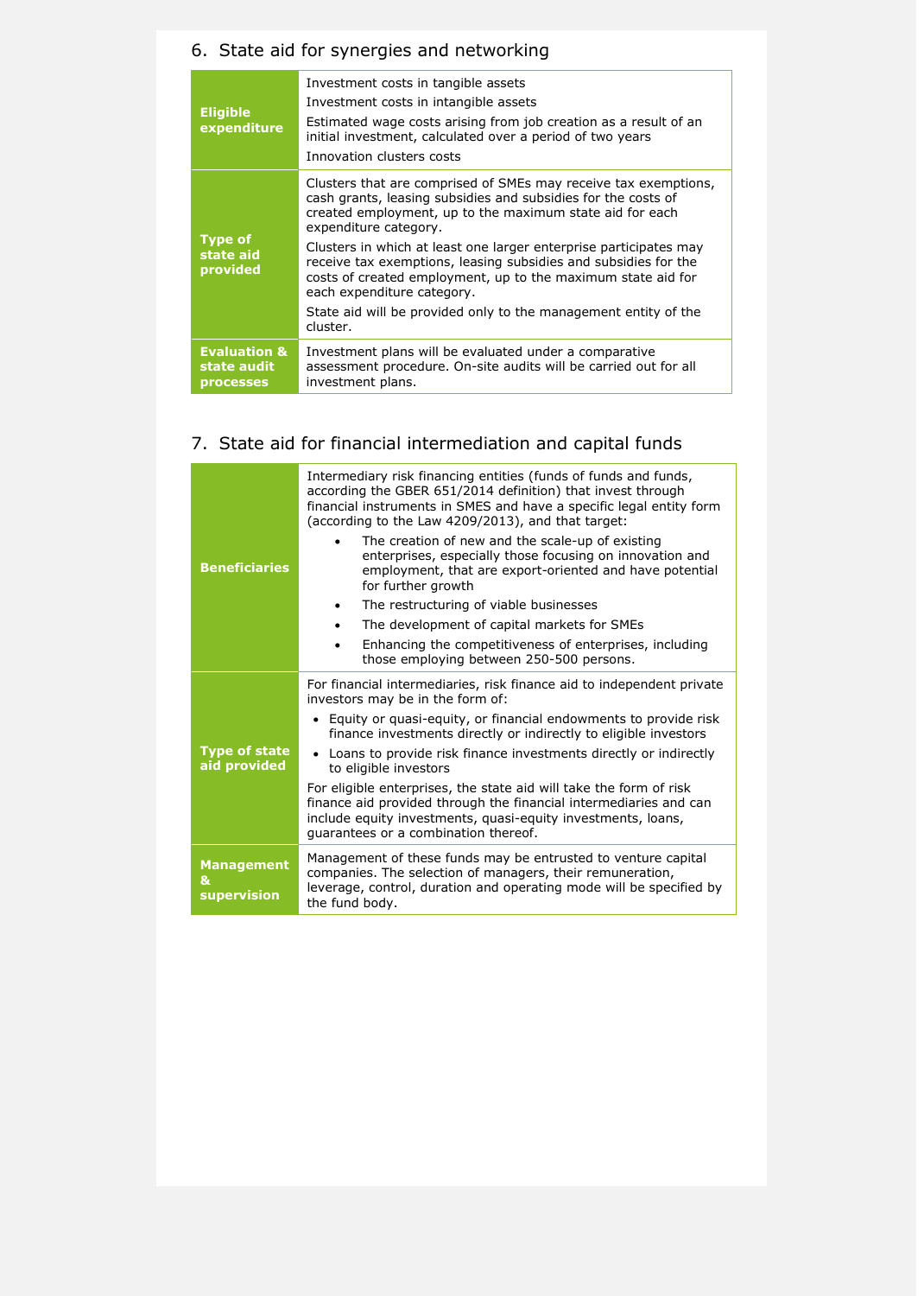| 8. State aid for integrated spatial and sectoral plans |                                                                                                                                                                                                                                                                                                                                                                                                                                                                                                                                                                                                                                                                                                                                                                                                                                                                                                     |
|--------------------------------------------------------|-----------------------------------------------------------------------------------------------------------------------------------------------------------------------------------------------------------------------------------------------------------------------------------------------------------------------------------------------------------------------------------------------------------------------------------------------------------------------------------------------------------------------------------------------------------------------------------------------------------------------------------------------------------------------------------------------------------------------------------------------------------------------------------------------------------------------------------------------------------------------------------------------------|
| <b>Beneficiaries</b>                                   | Enterprises and clusters participating in sectoral or local production<br>systems or specific productive value chains. Such systems or value<br>chains may be developed at the regional or interregional level. At<br>least eight enterprises must participate in each investment plan. Up<br>to 10% of the overall investment cost may be made by research<br>and knowledge dissemination institutions, non-profit organizations,<br>local authorities and other relevant economic bodies.<br>The investment plan application must be submitted by investment<br>vehicles in the form of integrated investment programs, including<br>the individual investment plans for enterprises and clusters.<br>Integrated investment programs are defined as the overall<br>framework for the activities that form an integrated spatial and/or<br>sectoral development project with multiplying benefits. |
| <b>Type of state</b><br>aid provided                   | For individual investment plans, the state aid will be granted in the<br>form of a tax exemption, cash grant, lease subsidy and subsidy for<br>the cost of created employment, up to the maximum state aid for<br>each expenditure category. Larger enterprises will not be entitled<br>to a cash grant.<br>Clusters that are comprised of SMEs will be able to receive a tax<br>exemption, cash grant, lease subsidy and subsidy for the cost of<br>created employment, up to the maximum state aid for each<br>expenditure category.<br>Clusters that have at least one large enterprise that accounts for<br>more than 50% of the overall investment cost may receive a tax<br>exemption, leasing subsidy and subsidy of the cost for the created<br>employment, up to the maximum state aid for each expenditure<br>category.                                                                   |
| <b>Evaluation &amp;</b><br>state audit<br>processes    | Integrated investment programs will be evaluated under a special<br>evaluation procedure that follows the comparative assessment<br>procedure for the overall investment plan and the direct<br>assessment procedure for the individual investment plan.                                                                                                                                                                                                                                                                                                                                                                                                                                                                                                                                                                                                                                            |

# 9. State aid for major investments

| <b>Beneficiaries</b> | All legal entities, as stated in the general rules of the law, that<br>intend to implement an eligible investment plan, provided the<br>following conditions are fulfilled:<br>The overall eligible investment plans budget exceeds EUR 20<br>million;<br>The investment plan creates at least two new jobs for each EUR<br>1 million of eligible investment cost. |
|----------------------|--------------------------------------------------------------------------------------------------------------------------------------------------------------------------------------------------------------------------------------------------------------------------------------------------------------------------------------------------------------------|
|                      | Investment costs in tangible assets<br>Investment costs in intangible assets                                                                                                                                                                                                                                                                                       |
|                      | Estimated wage costs arising from job creation as a result of an<br>initial investment, calculated over a period of two years                                                                                                                                                                                                                                      |
|                      | Studies and consultancy services                                                                                                                                                                                                                                                                                                                                   |
| <b>Eligible</b>      | Innovation costs                                                                                                                                                                                                                                                                                                                                                   |
| expenditure          | Process and organizational innovation costs                                                                                                                                                                                                                                                                                                                        |
|                      | Energy efficiency costs                                                                                                                                                                                                                                                                                                                                            |
|                      | Promotion of energy from renewable sources                                                                                                                                                                                                                                                                                                                         |
|                      |                                                                                                                                                                                                                                                                                                                                                                    |
|                      |                                                                                                                                                                                                                                                                                                                                                                    |
|                      |                                                                                                                                                                                                                                                                                                                                                                    |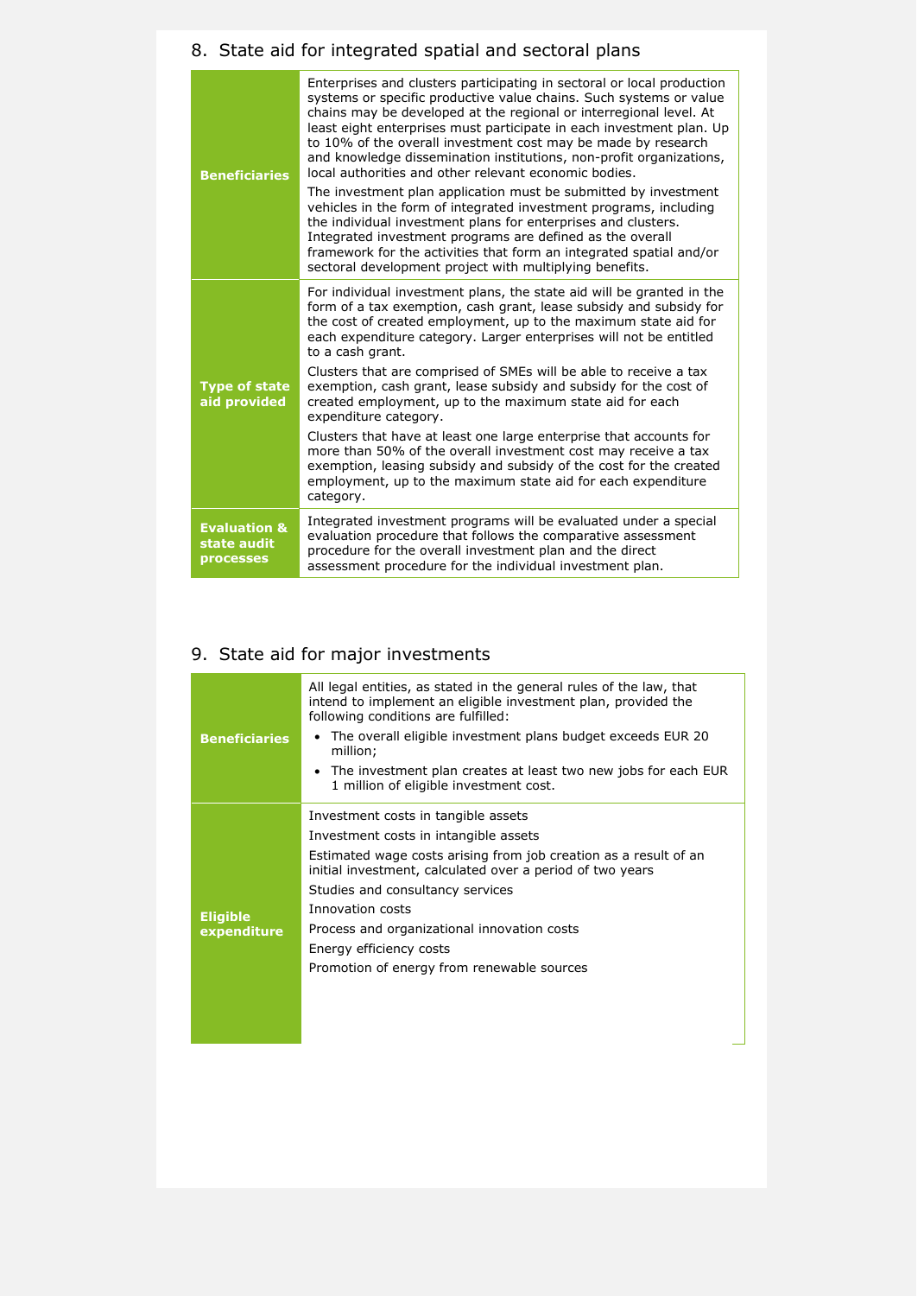### 10. State aid for major investments

| <b>Type of state</b><br>aid provided | A stable and unchanged corporate income tax rate for 12 years after<br>the investment plan following the completion of the investment plan<br>and the commissioning of the investment. Alternatively, the<br>beneficiary can receive a tax exemption equal to 10% of eligible<br>expenditure, capped at EUR 5 million.<br>The beneficiary also may have access to the "fast track" procedure<br>for approval and issuance of relevant permits and licenses for the<br>investment, as per article 22 of Law 3894/2010. |
|--------------------------------------|-----------------------------------------------------------------------------------------------------------------------------------------------------------------------------------------------------------------------------------------------------------------------------------------------------------------------------------------------------------------------------------------------------------------------------------------------------------------------------------------------------------------------|
| <b>Evaluation &amp;</b>              | Investment plans will be evaluated under a direct assessment                                                                                                                                                                                                                                                                                                                                                                                                                                                          |
| state audit                          | procedure. On-site audits will be carried out for all investment                                                                                                                                                                                                                                                                                                                                                                                                                                                      |
| <b>processes</b>                     | plans.                                                                                                                                                                                                                                                                                                                                                                                                                                                                                                                |

### **Common rules for state aid schemes**

Below is a summary of the most important common rules of the law 4399/2016, as defined in articles 1–31.

#### What is the scope of an eligible investment plan?

An investment plan should address any of the following:

- Creation of a new business unit;
- Expanding the capacity of an existing business unit;
- Transformation of a business unit by provisioning products or services that previously were not provided if the investment plan budget exceeds at least 200% of the book value of the transformed assets in the fiscal year before the investment plan commenced;
- Fundamental change in the overall production process of an existing business unit, provided the eligible expenditure is greater than the total depreciation of the assets related to the investment plan for the three years before the plan commenced; and
- Purchase of all of the assets of a non-operating facility by the beneficiary (a purchase of just shares is not eligible).

### What is the minimum budget of an eligible investment plan?

The minimum budget of an eligible investment plan depends on the size of the beneficiary:

| <b>Size of beneficiary</b>                             | <b>Minimum budget of</b><br>investment plan<br>(EUR) |
|--------------------------------------------------------|------------------------------------------------------|
| Large enterprises                                      | 500,000                                              |
| Medium enterprises, cooperatives and business clusters | 250,000                                              |
| Small enterprises                                      | 150,000                                              |
| Very small enterprises                                 | 100,000                                              |
| Social cooperative enterprises                         | 50,000                                               |

### What is the financial structure of an eligible investment plan?

Beneficiaries must contribute capital to the investment plan equal to at least 25% of the eligible investment cost. The contribution must be in the form of a share capital increase or by capitalization of existing taxed reserves (provided the beneficiary has sufficient liquidity). The remaining investment amount, apart from the state aid contribution, may be obtained by a bank loan or a bond loan with a term of at least three years.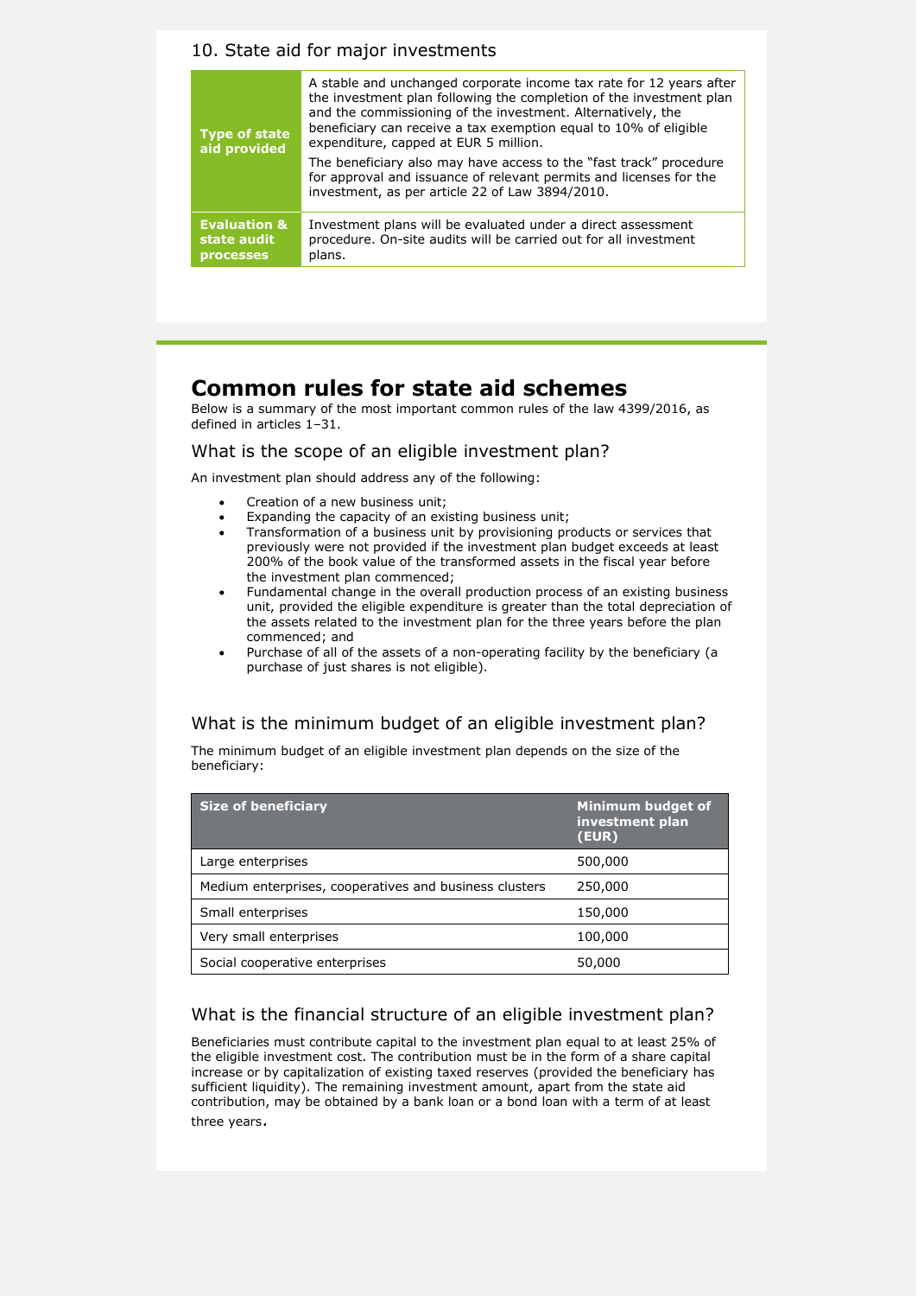### Which sectors of the economy may be the target of an investment plan?

Eligible investment plans can be in most sectors of the economy, with the following **exceptions**:

- Investment plans in the steel, coal, shipbuilding, synthetic fibres and transport sectors (as well as related infrastructure), energy generation, distribution and infrastructure, are not eligible;
- The following activities (some exceptions are defined explicitly in the state aid schemes) are not eligible:

| <b>NACE</b><br>rev. 2 | Non eligible activity                                                                                                                                                                                                                                                             |
|-----------------------|-----------------------------------------------------------------------------------------------------------------------------------------------------------------------------------------------------------------------------------------------------------------------------------|
| 05                    | Mining of coal and lignite                                                                                                                                                                                                                                                        |
| 36                    | Water collection, treatment and supply                                                                                                                                                                                                                                            |
| 41                    | Construction of buildings                                                                                                                                                                                                                                                         |
| 42                    | Civil engineering                                                                                                                                                                                                                                                                 |
| 43                    | Specialized construction activities                                                                                                                                                                                                                                               |
| 45                    | Wholesale and retail trade and repair of motor vehicles and motorcycles                                                                                                                                                                                                           |
| 46                    | Wholesale trade, except motor vehicles and motorcycles                                                                                                                                                                                                                            |
| 47                    | Retail trade, except motor vehicles and motorcycles                                                                                                                                                                                                                               |
| 52                    | Warehousing and support activities for transportation, with the<br>exception of 52.22.11.05 (marinas services - marinas), 52.22.11.06<br>(waterways operation services) and 52.29.19.03 (Transportation<br>services with supply chain management - logistics), which are eligible |
| 53                    | Postal and courier activities                                                                                                                                                                                                                                                     |
| 55                    | Accommodation                                                                                                                                                                                                                                                                     |

| <b>NACE</b> | <b>Non eligible activity</b>                                                          |
|-------------|---------------------------------------------------------------------------------------|
| rev. 2      |                                                                                       |
| 56          | Food and beverage service activities                                                  |
| 60          | Programming and broadcasting activities                                               |
| 64          | Financial service activities, except insurance and pension funding                    |
| 65          | Insurance, reinsurance and pension funding, except compulsory social<br>security      |
| 66          | Activities auxiliary to financial services and insurance activities                   |
| 68          | Real estate activities                                                                |
| 69          | Legal and accounting activities                                                       |
| 70          | Activities of head offices; management consultancy activities                         |
| 71          | Architectural and engineering activities; technical testing and analysis              |
| 72          | Scientific R&D                                                                        |
| 73          | Advertising and market research                                                       |
| 75          | Veterinary activities                                                                 |
| 77          | Rental and leasing activities                                                         |
| 78          | <b>Employment activities</b>                                                          |
| 79          | Travel agency, tour operator and other reservation services and related<br>activities |
| 80          | Security and investigation activities                                                 |
| 81          | Services to buildings and landscaping activities                                      |
| 82          | Office administrative, office support and other business support<br>activities        |
| 84          | Public administration and defense; compulsory social security                         |
| 85          | Education                                                                             |
| 86          | Human health activities                                                               |
| 87          | Residential care activities                                                           |
| 88          | Social work activities without accommodation                                          |
| 90          | Creative, arts and entertainment activities                                           |
| 91          | Libraries, archives, museums and other cultural activities, with the                  |
|             | exception of 91.01.11 (library services) and 91.02 (museum activities)                |
|             | which are eligible                                                                    |
| 92          | Gambling and betting activities                                                       |
| 93          | Sports activities and amusement and recreation activities                             |
| 94          | Activities of membership organizations                                                |
| 95          | Repair of computers and personal and household goods                                  |
| 96          | Other personal service activities                                                     |
| 97          | Activities of households as employers of domestic personnel                           |
| 98          | Undifferentiated goods- and services-producing activities of private                  |
|             | households for own use                                                                |
| 99          | Activities of extraterritorial organizations and bodies                               |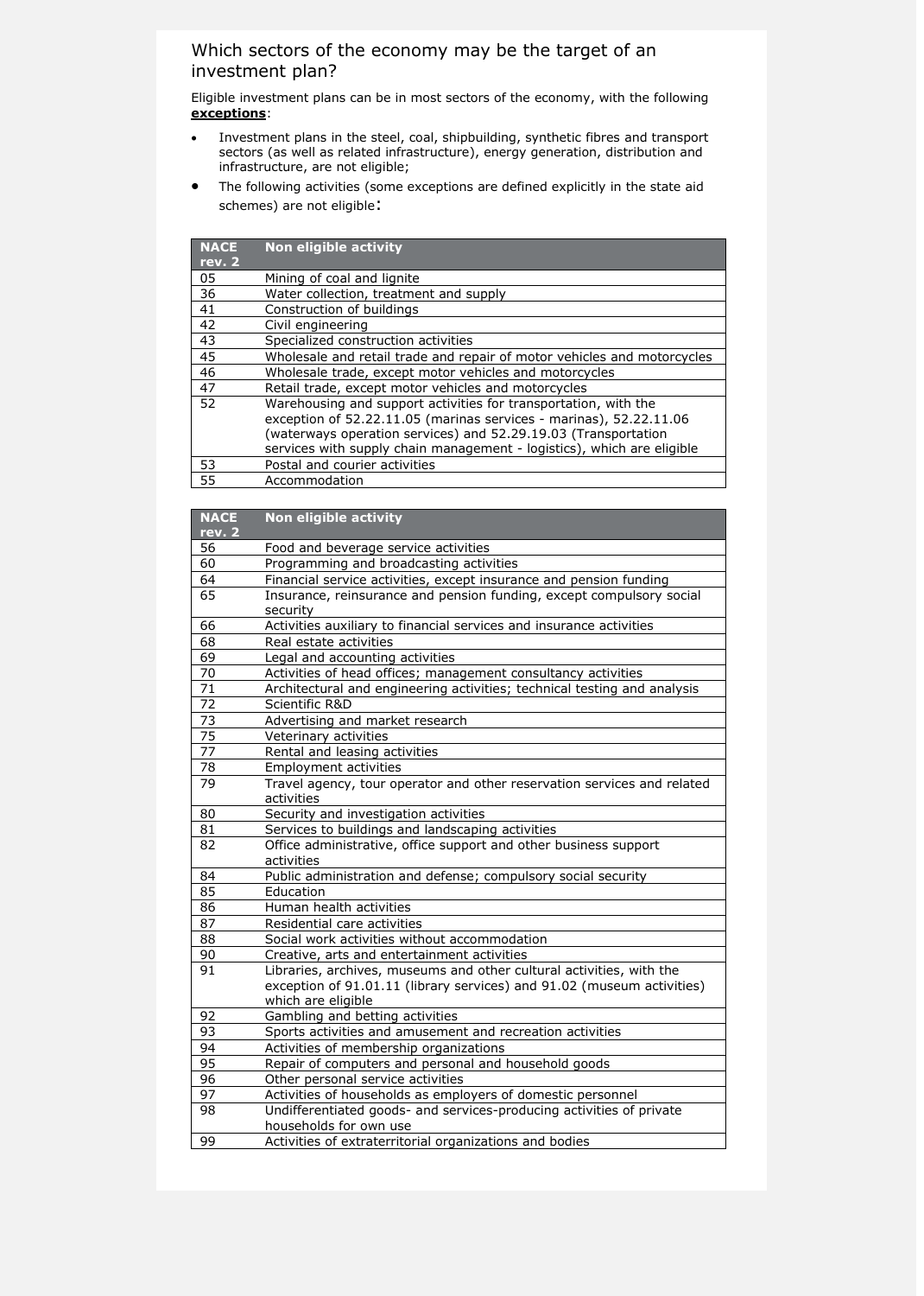In certain cases and based on future ministerial decisions, the following investment plans may participate in the schemes:

- Small hydroelectric stations (up to 15MW);
- High-efficiency energy cogeneration from renewable sources;
- Hybrid small renewable sources power generation stations in disconnected islands (up to 5MW);
- Energy heating and cooling from renewable sources;
- Energy efficient district heating and cooling;
- Production of sustainable biofuel and conversion of existing power generation to sustainable biofuels, under conditions;
- Hotels units with at least three stars;
- Hotels units with at least two stars that are sited in designated historical preservation buildings;
- Tourism organized camps (camping) with at least three stars;
- Special tourism infrastructure facilities (convention centers, golf courses, tourist ports, ski resorts, theme parks, spa tourism facilities (units for healing therapy, spa tourism-thermalism, thalassotherapy centers, spas), coaching sports tourism centers, mountaineering shelters, car racing);
- Agro-tourism and wine tourism facilities;
- Establishment of new youth hostels;
- Processing and trading of agricultural products;
- Fisheries and aquaculture; and
- Agriculture.

 $\bullet$ 

### How will the state aid be provided to beneficiaries?

State aid may be provided in the form of a tax exemption, cash grant, leasing subsidy and subsidy for employee costs. The state aid may be provided to the beneficiary at the time the investment plan is completed and productive operations commence, or gradually if the following conditions are fulfilled:

|                           | The beneficiary is entitled to a tax exemption after an audit and<br>approval of the implementation of 50% of the budget for the<br>investment plan and the beneficiary has made its entire own<br>capital contribution. The beneficiary can utilize the full tax<br>exemption over 15 years from the fiscal year of the entitlement,<br>with the following restrictions:  |
|---------------------------|----------------------------------------------------------------------------------------------------------------------------------------------------------------------------------------------------------------------------------------------------------------------------------------------------------------------------------------------------------------------------|
| <b>Tax exemption</b>      | • The annual tax exemption cannot exceed 20% of the total<br>approved tax exemption, except where the beneficiary was<br>unable to fully use tax exemptions during previous fiscal years<br>because of a lack of sufficient taxable profits. In that case, the<br>remaining tax exemption from previous years will be added to<br>the annual tax exemption.                |
|                           | • The tax exemption cannot exceed 50% of the overall tax<br>exemption before the project is completed.                                                                                                                                                                                                                                                                     |
|                           | The amount of the tax exemption that corresponds to equipment<br>procured through leasing will be calculated on an annual basis<br>as part of the value of the equipment included in the leasing of<br>the equipment.                                                                                                                                                      |
|                           | The tax exemption claimed every year must be included in a<br>special reserve and ledger in the beneficiary's books.                                                                                                                                                                                                                                                       |
|                           | A beneficiary will be entitled to a cash grant equal to 50% of the<br>total approved grant following the audit and approval of<br>implementation of 50% of the investment plan budget and if the<br>beneficiary has made its full capital contribution. The remaining<br>50% will be provided when the investment plan is completed<br>and productive operations commence. |
| <b>Cash grant</b>         | The cash grant will not be deducted from the investment costs<br>in calculating the taxable profits of the beneficiary.                                                                                                                                                                                                                                                    |
|                           | The cash grant will be paid directly to the bank account of the<br>beneficiary through electronic means. The grant cannot be made<br>to a third party, except to a bank that provided an equivalent<br>amount via a short-term loan so the investment could be made.                                                                                                       |
| <b>Leasing</b><br>subsidy | The first payment of the leasing subsidy will be made after the<br>state auditors certify that all of the leased equipment has been<br>installed according to the lease agreement.                                                                                                                                                                                         |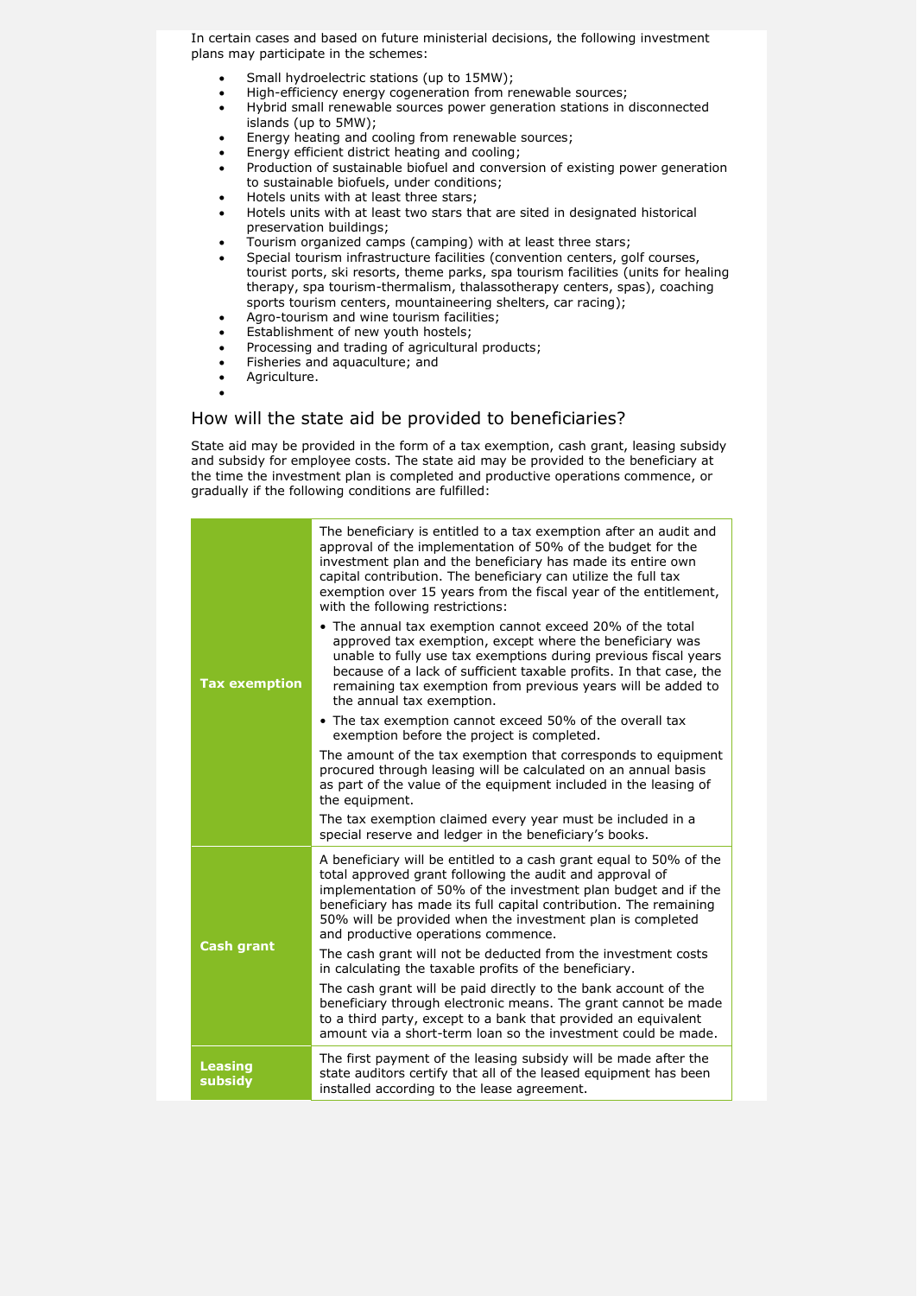|  |                                      | The leasing subsidy will be paid every six months following the<br>payment of the lease installments by the beneficiary. The<br>amount payable will be calculated on the acquisition value of the<br>equipment, which is included in the installments and in<br>accordance with approved state aid rates. The subsidy may not<br>exceed 60% of the approved amount before the completion of<br>the investment plan and the commencement of productive<br>operations. |
|--|--------------------------------------|----------------------------------------------------------------------------------------------------------------------------------------------------------------------------------------------------------------------------------------------------------------------------------------------------------------------------------------------------------------------------------------------------------------------------------------------------------------------|
|  |                                      | A beneficiary may be permitted to make advance lease<br>payments during the last 12 months of the lease agreement if<br>approval of the authorities is obtained.                                                                                                                                                                                                                                                                                                     |
|  |                                      | The leasing subsidy will not be deducted from the investment<br>cost in calculating the taxable profits of the beneficiary.                                                                                                                                                                                                                                                                                                                                          |
|  | <b>Subsidy for</b>                   | The payment of the subsidy will commence after the state<br>auditors certify that the relevant new employment has been<br>created.                                                                                                                                                                                                                                                                                                                                   |
|  | the cost of<br>created<br>employment | The subsidy will be paid every six months following the payment<br>of the relevant salary costs by the beneficiary in accordance with<br>approved state aid rates, and up to 60% of the approved<br>amount before the completion of the investment plan and the<br>commencement of productive operations.                                                                                                                                                            |
|  |                                      |                                                                                                                                                                                                                                                                                                                                                                                                                                                                      |

Especially for the following cases, emphasis is given to cash grants:

- **Extrovert SMEs**
- Innovative SMEs
- Independent SMEs entering mergers
- SMEs with growing workforce
- Cooperatives
- Enterprises operating in the ICT and Agro food sectors
- High added value enterprises
- Investment plans in Industrial and Business Zones, Business/Technology Parks etc., not related to modernization or expansion of existing business units
- Investment plans in remote areas (mountain areas, border areas etc.)
- Investment plans in migrant-affected areas

#### How much state aid will be provided?

The amount of state aid to be granted will depend on various factors, such as the location of the investment, the size of the beneficiary, the type of investment and the relevant state aid scheme. The amount of state aid for regional development (tangible assets, intangible assets and new employee costs) will range from 10% to 45% of expenditure, while the state aid for specific types of expenditure (start-up costs, consulting costs, innovation costs, etc.) can reach 80% of expenditure in some cases. The total amount of state aid for each single investment plan is limited to EUR 5 million. State aid provided is limited to EUR 10 million for each single beneficiary and up to EUR 20 million for a group of companies, subject to the restrictions.

#### What is the state aid budget of the investment law?

According to the impact analysis submitted to parliament, the initial budget of the development law will provide:

- EUR 480 million in the form of cash grants and subsidies during the period 2016-2022
- More than EUR 3 billion in tax exemptions until 2031